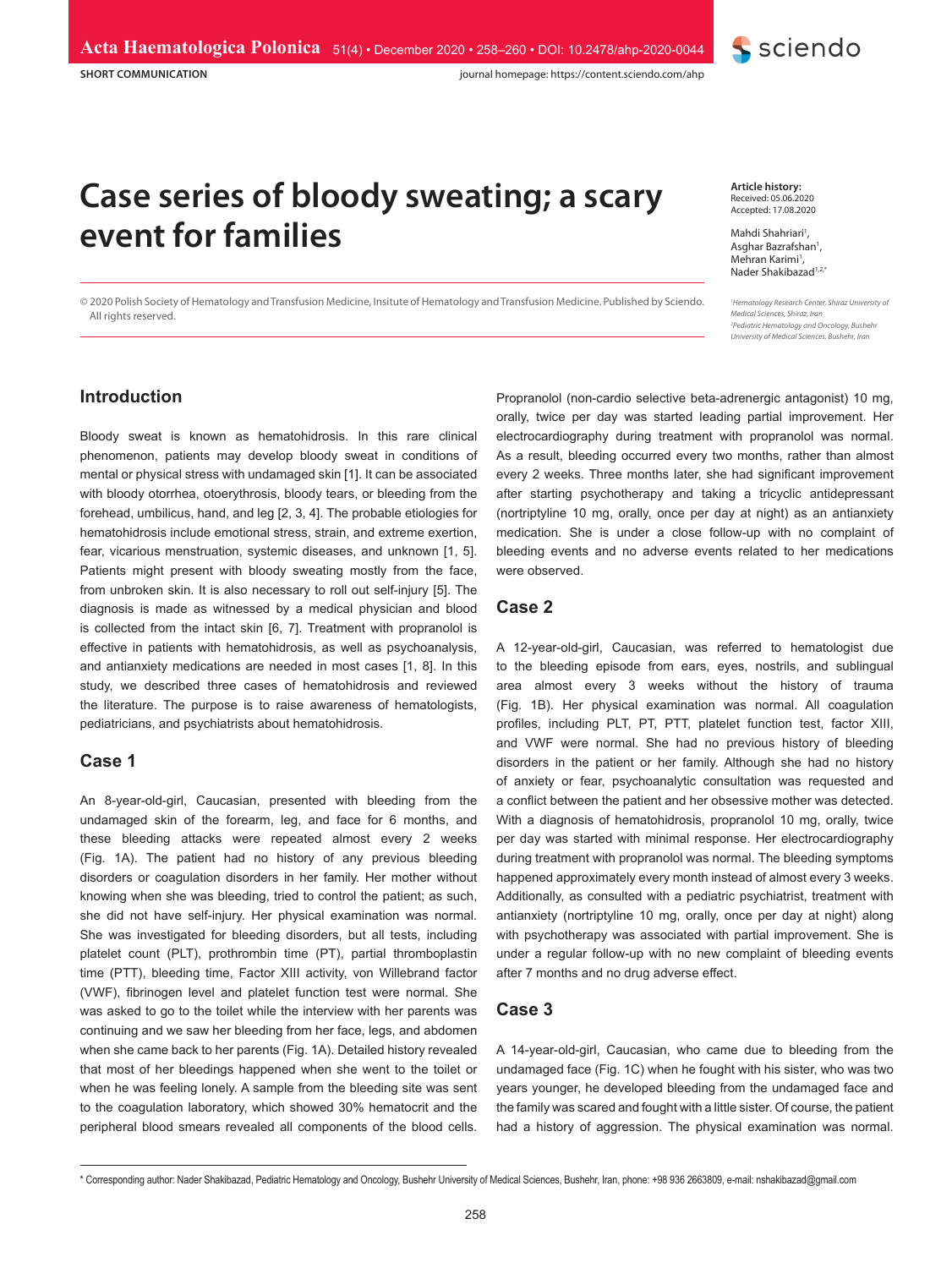

*Fig. 1. Bleeding from hand, foot, and abdomen in an 8-year-old girl after returning from the toilet at an outpatient clinic (A). Bleeding from the ear and forearm in a 12-year-old girl with hematohidrosis (B). Bleeding from undamaged face after a struggle with her sister in a 14-year-old girl (C)*

All coagulation tests like in the previous case were done and were found to be normal. According to patient history, physical examination, and the normal coagulation test, hematohidrosis was diagnosed for her. Thus, propranolol was started with a dosage of 20 mg, orally, twice per day, and referred to a psychiatrist that prescribed for her antipsychotic drugs, and psychotherapy with family and the patient was done. Her electrocardiography during treatment with propranolol was normal. Now that one month of patient treatment is over, she has recovered and has not been bleeding for the last month. In the follow-up, she had not been found with any adverse effects related to her medications. Written informed consent was obtained from all the patients and their parents.

# **Discussion**

Hematohidrosis is a rare clinical condition that presents with the bleeding episode from the undamaged skin. It presents with episodes of spontaneous bleeding through intact skin or sweat gland orifices, with an unknown cause [1, 4]. The differential diagnosis of hematohidrosis includes vasculitis, factitious disorder, Munchausen's by proxy, scurvy, pseudochromhidrosis, and chromhidrosis [9-13]. In vasculitis syndrome, the patients usually have systemic signs and symptoms. It is important to exactly observe the skin to rule out self-injuries [13]. In scurvy, the patients may present with bone pain, petechiae, myalgia, easy bruising, swelling, perifollicular hemorrhages, corkscrew hairs, and gum bleeding [14]. Chromhidrosis is characterized by the excretion of colored sweat from apocrine or eccrine sweat glands. In pseudochromhidrosis, a much more common disorder, sweat stains are visible after discharge from the sweat gland. Pseudochromhidrosis is caused by contact between sweat and dyes, chemicals, or chromogenic bacteria on the skin [10, 11]. Fear and stress are the most common causes of hematohidrosis [15]. The mechanism responsible for bleeding in this disorder includes vasoconstriction of vessels, which supply the sweat glands after anxiety and consequently, in the poststress phase, vasodilatation occurs, leading to the rupture of the vessels of the sweat glands and the secretion of bloody sweat to the skin [1, 2, 16]. In our report, anxiety and psychological problems were strongly accompanying in both cases, causing bleeding from undamaged skin that had a good response to anti-anxiety medication and psychotherapy. In patients with hematohidrosis, we must be sure to have a history of stress and psychological problems, since it plays an important role in treating such patients. This approach concentrates on alerting physicians, nurses, and health professionals to consider different aspects of psychological problems in such rare bleeding manifestations along with normal coagulation tests. High suspicion to consider hematohidrosis in the pediatric age group presents with bleeding symptoms and normal coagulation profiles is essential to not miss this rare disorder. Psychiatric consultation and initiation of drug therapy with psychotherapy along with propranolol is a good management strategy, as observed in our present cases and previous repeated cases [17]. Although atropine sulfate transdermal patch was used as a treatment option in a study by Biswas et al. [2] the results were almost favorable, but it was gradual. However, in our study, we could not use atropine sulfate transdermal patch due to lack of access, but our patients responded well to propranolol.

# **Conclusion**

As a result, in patients with hematohidrosis, it is better to focus more on psychological problems. Because it seems that stress and the psychological problem has a more prominent role in the etiology of the disease.

### *Acknowledgment*

We greatly appreciate the Clinical Research Development Center and Ms. Neda Sadat Boyer and Fatemeh Gholizadeh for editorial assistance.

## *Author' contributions*

NS, MS – contributed substantially to the conception and design of the study, analyzed and interpreted the patient data regarding the hematological disease, and also helped in writing the manuscript. AB, MK – followed the patients and helped in writing the manuscript. All the authors – read and approved the final manuscript.